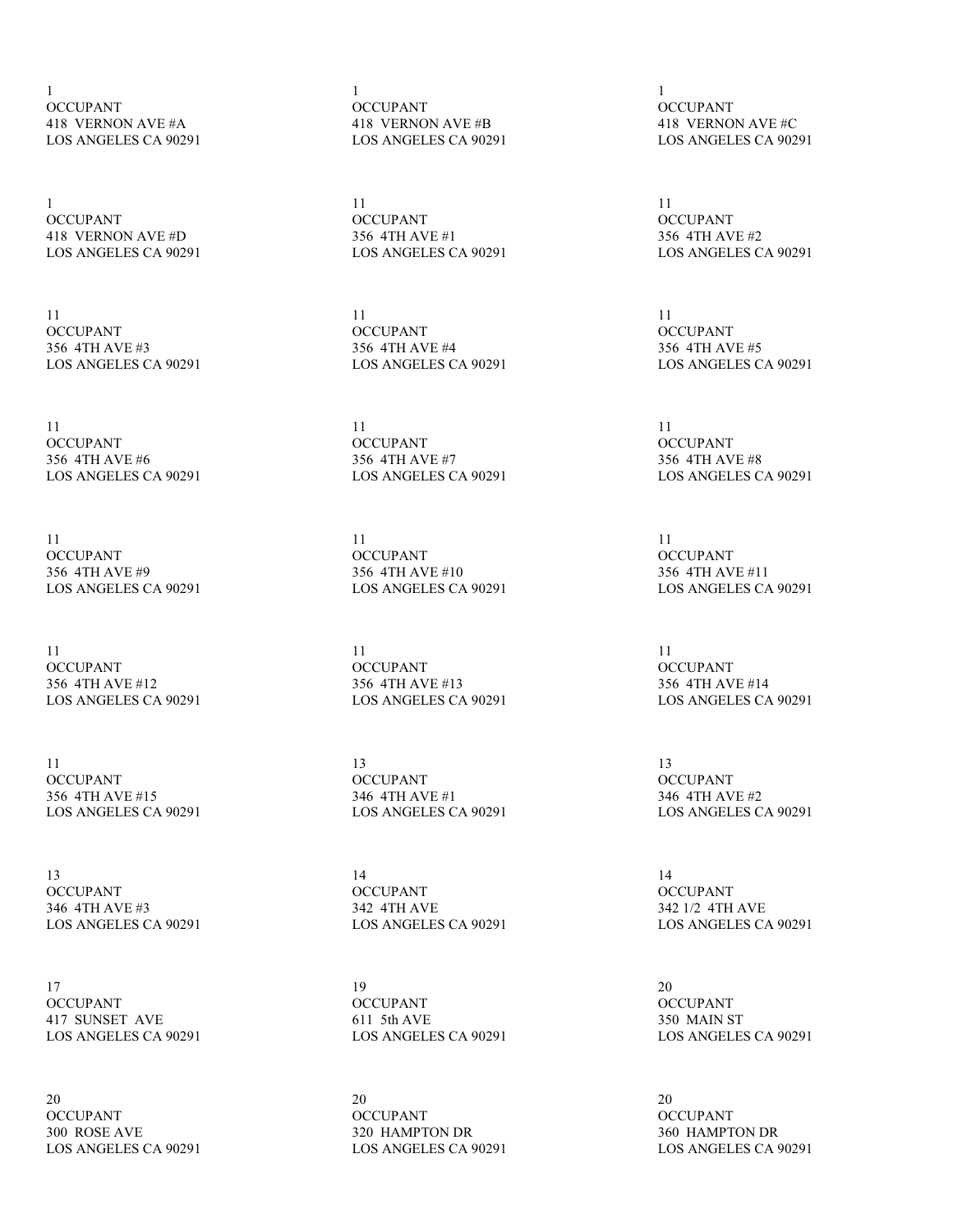21 OCCUPANT 321 HAMPTON DR #101 LOS ANGELES CA 90291

22 OCCUPANT 340 MAIN ST LOS ANGELES CA 90291

23 **OCCUPANT** 345 4TH AVE #103 LOS ANGELES CA 90291

23 OCCUPANT 345 4TH AVE #201 LOS ANGELES CA 90291

23 OCCUPANT 345 4TH AVE #204 LOS ANGELES CA 90291

23 OCCUPANT 345 4TH AVE #207 LOS ANGELES CA 90291

23 **OCCUPANT** 345 4TH AVE #210 LOS ANGELES CA 90291

23 **OCCUPANT** 345 4TH AVE #213 LOS ANGELES CA 90291

23 OCCUPANT 345 4TH AVE #303 LOS ANGELES CA 90291

23 OCCUPANT 345 4TH AVE #306 LOS ANGELES CA 90291 21 OCCUPANT 321 HAMPTON DR #102 LOS ANGELES CA 90291

23 OCCUPANT 345 4TH AVE #101 LOS ANGELES CA 90291

23 **OCCUPANT** 345 4TH AVE #104 LOS ANGELES CA 90291

23 OCCUPANT 345 4TH AVE #202 LOS ANGELES CA 90291

23 OCCUPANT 345 4TH AVE #205 LOS ANGELES CA 90291

23 OCCUPANT 345 4TH AVE #208 LOS ANGELES CA 90291

23 OCCUPANT 345 4TH AVE #211 LOS ANGELES CA 90291

23 **OCCUPANT** 345 4TH AVE #301 LOS ANGELES CA 90291

23 OCCUPANT 345 4TH AVE #304 LOS ANGELES CA 90291

23 OCCUPANT 345 4TH AVE #307 LOS ANGELES CA 90291

21 OCCUPANT 321 HAMPTON DR #201 LOS ANGELES CA 90291

23 OCCUPANT 345 4TH AVE #102 LOS ANGELES CA 90291

23 **OCCUPANT** 345 4TH AVE #105 LOS ANGELES CA 90291

23 **OCCUPANT** 345 4TH AVE #203 LOS ANGELES CA 90291

23 OCCUPANT 345 4TH AVE #206 LOS ANGELES CA 90291

23 OCCUPANT 345 4TH AVE #209 LOS ANGELES CA 90291

23 **OCCUPANT** 345 4TH AVE #212 LOS ANGELES CA 90291

23 **OCCUPANT** 345 4TH AVE #302 LOS ANGELES CA 90291

23 **OCCUPANT** 345 4TH AVE #305 LOS ANGELES CA 90291

24 OCCUPANT 313 4TH AVE LOS ANGELES CA 90291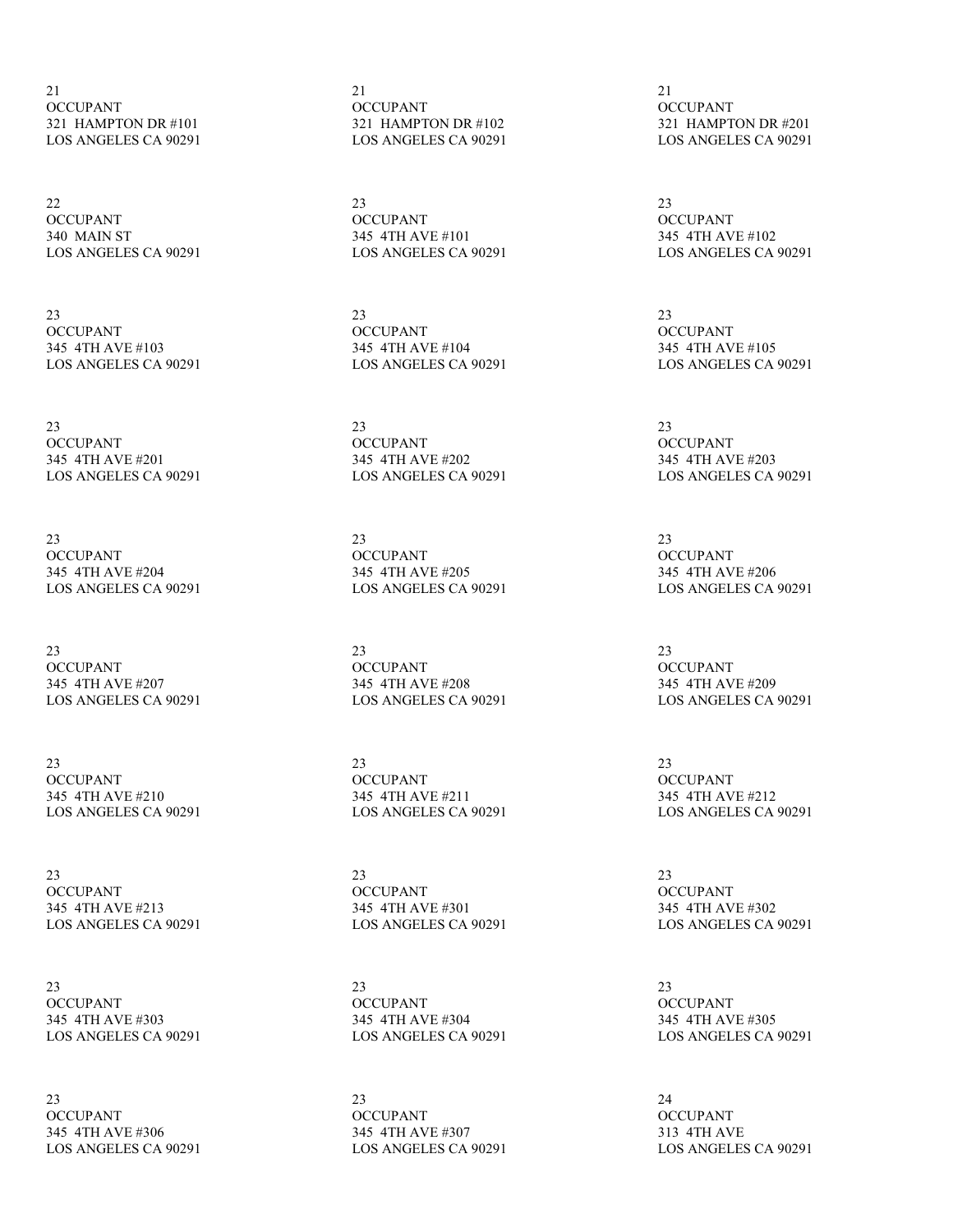26 OCCUPANT 351 SUNSET AVE #2 LOS ANGELES CA 90291

32 OCCUPANT 610 HAMPTON DR LOS ANGELES CA 90291

32 **OCCUPANT** 614 HAMPTON DR LOS ANGELES CA 90291

33 OCCUPANT 315 VERNON AVE #A LOS ANGELES CA 90291

33 OCCUPANT 319 VERNON AVE LOS ANGELES CA 90291

34 OCCUPANT 325 VERNON AVE #2 LOS ANGELES CA 90291

34 OCCUPANT 325 VERNON AVE #5 LOS ANGELES CA 90291

35 **OCCUPANT** 333 VERNON AVE #3 LOS ANGELES CA 90291

35 **OCCUPANT** 333 VERNON AVE #6 LOS ANGELES CA 90291

35 OCCUPANT 333 VERNON AVE #9 LOS ANGELES CA 90291 31 OCCUPANT 602 HAMPTON DR LOS ANGELES CA 90291

32 OCCUPANT 612 HAMPTON DR #A LOS ANGELES CA 90291

32 **OCCUPANT** 616 HAMPTON DR LOS ANGELES CA 90291

33 **OCCUPANT** 315 VERNON AVE #B LOS ANGELES CA 90291

33 OCCUPANT 317 VERNON AVE LOS ANGELES CA 90291

34 OCCUPANT 325 VERNON AVE #3 LOS ANGELES CA 90291

35 OCCUPANT 333 VERNON AVE #1 LOS ANGELES CA 90291

35 **OCCUPANT** 333 VERNON AVE #4 LOS ANGELES CA 90291

35 OCCUPANT 333 VERNON AVE #7 LOS ANGELES CA 90291

35 OCCUPANT 333 VERNON AVE #10 LOS ANGELES CA 90291

31 OCCUPANT 604 HAMPTON DR LOS ANGELES CA 90291

32 OCCUPANT 612 HAMPTON DR #B LOS ANGELES CA 90291

32 **OCCUPANT** 624 HAMPTON DR LOS ANGELES CA 90291

33 **OCCUPANT** 315 VERNON AVE #C LOS ANGELES CA 90291

34 **OCCUPANT** 325 VERNON AVE #1 LOS ANGELES CA 90291

34 OCCUPANT 325 VERNON AVE #4 LOS ANGELES CA 90291

35 OCCUPANT 333 VERNON AVE #2 LOS ANGELES CA 90291

35 **OCCUPANT** 333 VERNON AVE #5 LOS ANGELES CA 90291

35 **OCCUPANT** 333 VERNON AVE #8 LOS ANGELES CA 90291

35 OCCUPANT 333 VERNON AVE #11 LOS ANGELES CA 90291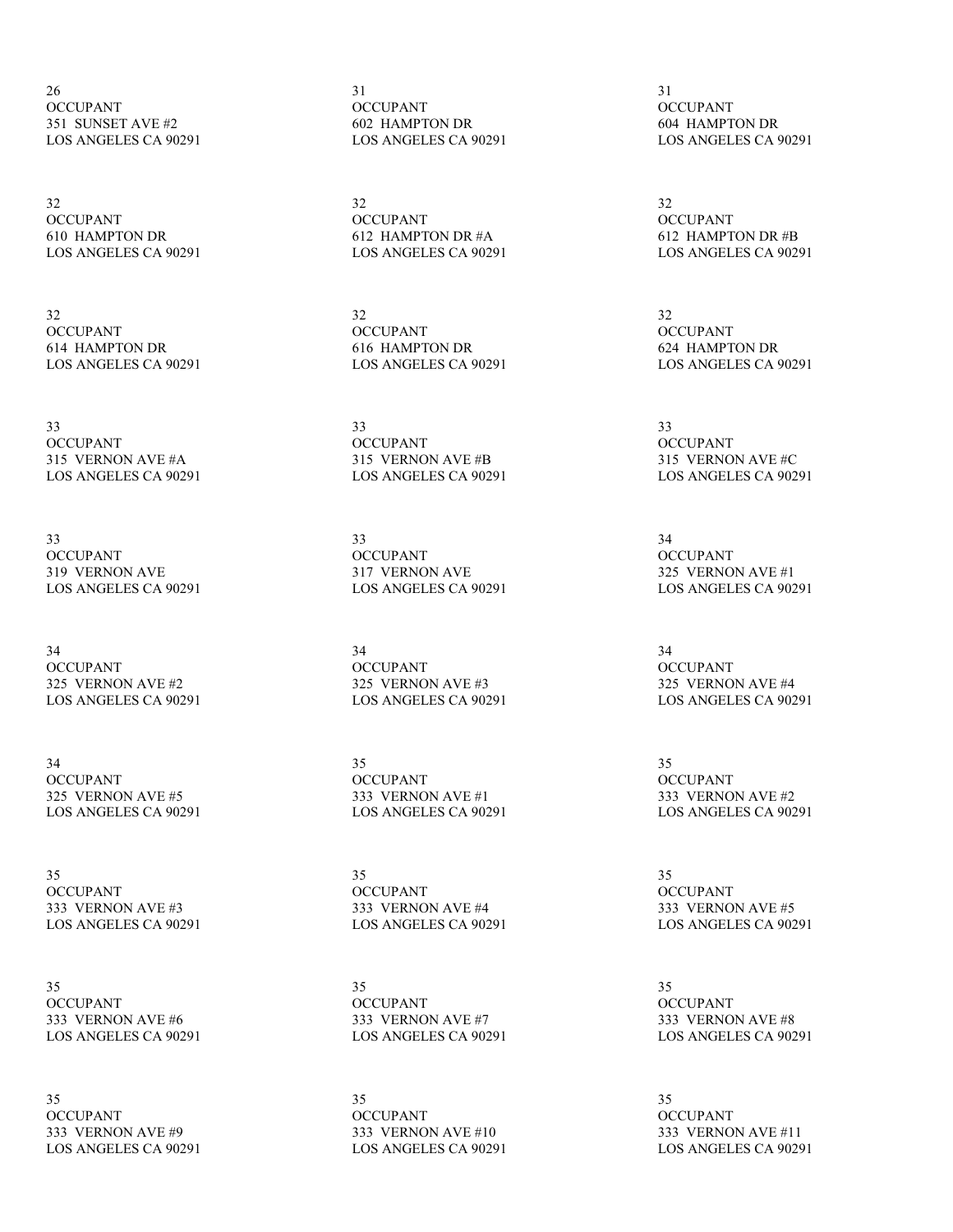35 OCCUPANT 333 VERNON AVE #12 LOS ANGELES CA 90291

35 OCCUPANT 333 VERNON AVE #16 LOS ANGELES CA 90291

35 **OCCUPANT** 339 VERNON AVE #2 LOS ANGELES CA 90291

35 **OCCUPANT** 339 VERNON AVE #5 LOS ANGELES CA 90291

35 OCCUPANT 339 VERNON AVE #8 LOS ANGELES CA 90291

35 OCCUPANT 339 VERNON AVE #11 LOS ANGELES CA 90291

36 OCCUPANT 350 SUNSET AVE #1 LOS ANGELES CA 90291

36 **OCCUPANT** 350 SUNSET AVE #4 LOS ANGELES CA 90291

37 **OCCUPANT** 346 SUNSET AVE LOS ANGELES CA 90291

38 **OCCUPANT** 342 SUNSET AVE #3 LOS ANGELES CA 90291 35 OCCUPANT 333 VERNON AVE #14 LOS ANGELES CA 90291

35 OCCUPANT 337 VERNON AVE LOS ANGELES CA 90291

35 **OCCUPANT** 339 VERNON AVE #3 LOS ANGELES CA 90291

35 **OCCUPANT** 339 VERNON AVE #6 LOS ANGELES CA 90291

35 OCCUPANT 339 VERNON AVE #9 LOS ANGELES CA 90291

35 OCCUPANT 339 VERNON AVE #12 LOS ANGELES CA 90291

36 **OCCUPANT** 350 SUNSET AVE #2 LOS ANGELES CA 90291

36 **OCCUPANT** 350 SUNSET AVE #5 LOS ANGELES CA 90291

38 **OCCUPANT** 342 SUNSET AVE #1 LOS ANGELES CA 90291

38 OCCUPANT 342 SUNSET AVE #4 LOS ANGELES CA 90291

35 OCCUPANT 333 VERNON AVE #15 LOS ANGELES CA 90291

35 OCCUPANT 339 VERNON AVE #1 LOS ANGELES CA 90291

35 **OCCUPANT** 339 VERNON AVE #4 LOS ANGELES CA 90291

35 **OCCUPANT** 339 VERNON AVE #7 LOS ANGELES CA 90291

35 **OCCUPANT** 339 VERNON AVE #10 LOS ANGELES CA 90291

36 OCCUPANT 361 VERNON AVE LOS ANGELES CA 90291

36 **OCCUPANT** 350 SUNSET AVE #3 LOS ANGELES CA 90291

36 **OCCUPANT** 350 SUNSET AVE #6 LOS ANGELES CA 90291

38 **OCCUPANT** 342 SUNSET AVE #2 LOS ANGELES CA 90291

39 OCCUPANT 340 SUNSET AVE LOS ANGELES CA 90291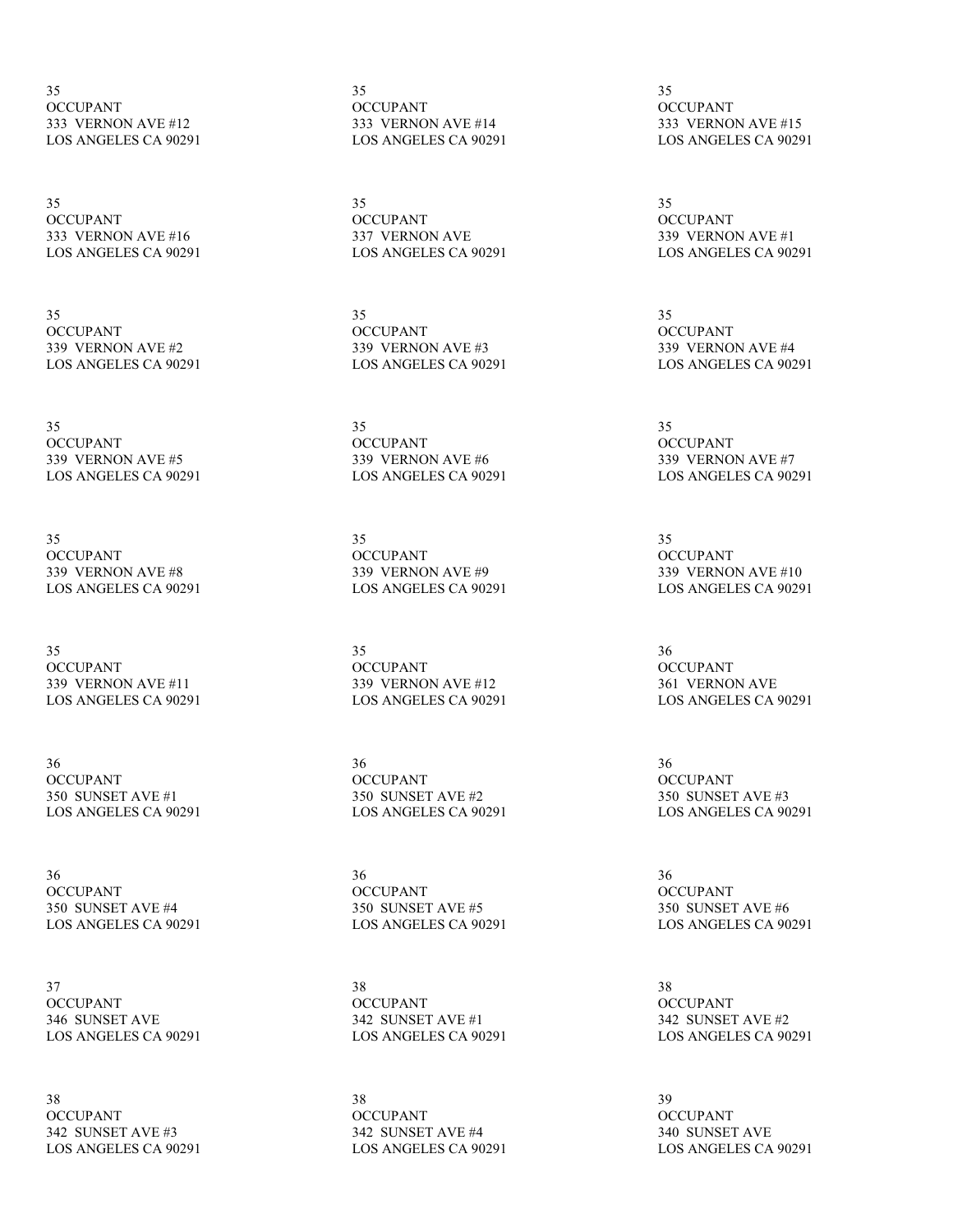40 OCCUPANT 334 SUNSET AVE LOS ANGELES CA 90291

41 OCCUPANT 320 SUNSET AVE LOS ANGELES CA 90291

41 **OCCUPANT** 324 SUNSET AVE #B LOS ANGELES CA 90291

41 **OCCUPANT** 324 SUNSET AVE #E LOS ANGELES CA 90291

41 OCCUPANT 326 SUNSET AVE LOS ANGELES CA 90291

44 OCCUPANT 704 HAMPTON DR LOS ANGELES CA 90291

49 OCCUPANT 716 HAMPTON DR #A LOS ANGELES CA 90291

50 **OCCUPANT** 718 HAMPTON DR LOS ANGELES CA 90291

52 OCCUPANT 321 INDIANA AVE #3 LOS ANGELES CA 90291

53 OCCUPANT 325 INDIANA AVE #2 LOS ANGELES CA 90291 41 OCCUPANT 354 3RD AVE LOS ANGELES CA 90291

41 OCCUPANT 322 SUNSET AVE LOS ANGELES CA 90291

41 **OCCUPANT** 324 SUNSET AVE #C LOS ANGELES CA 90291

41 **OCCUPANT** 324 SUNSET AVE #F LOS ANGELES CA 90291

42 OCCUPANT 608 HAMPTON DR LOS ANGELES CA 90291

46 **OCCUPANT** 708 HAMPTON DR LOS ANGELES CA 90291

49 OCCUPANT 716 HAMPTON DR #B LOS ANGELES CA 90291

52 **OCCUPANT** 321 INDIANA AVE #1 LOS ANGELES CA 90291

52 **OCCUPANT** 321 INDIANA AVE #4 LOS ANGELES CA 90291

53 OCCUPANT 325 INDIANA AVE #3 LOS ANGELES CA 90291

41 OCCUPANT 314 SUNSET AVE LOS ANGELES CA 90291

41 OCCUPANT 324 SUNSET AVE #A LOS ANGELES CA 90291

41 **OCCUPANT** 324 SUNSET AVE #D LOS ANGELES CA 90291

41 **OCCUPANT** 324 SUNSET AVE #G LOS ANGELES CA 90291

43 **OCCUPANT** 702 HAMPTON DR LOS ANGELES CA 90291

47 OCCUPANT 710 HAMPTON DR LOS ANGELES CA 90291

49 OCCUPANT 716 HAMPTON DR #C LOS ANGELES CA 90291

52 **OCCUPANT** 321 INDIANA AVE #2 LOS ANGELES CA 90291

53 **OCCUPANT** 325 INDIANA AVE #1 LOS ANGELES CA 90291

53 OCCUPANT 325 INDIANA AVE #4 LOS ANGELES CA 90291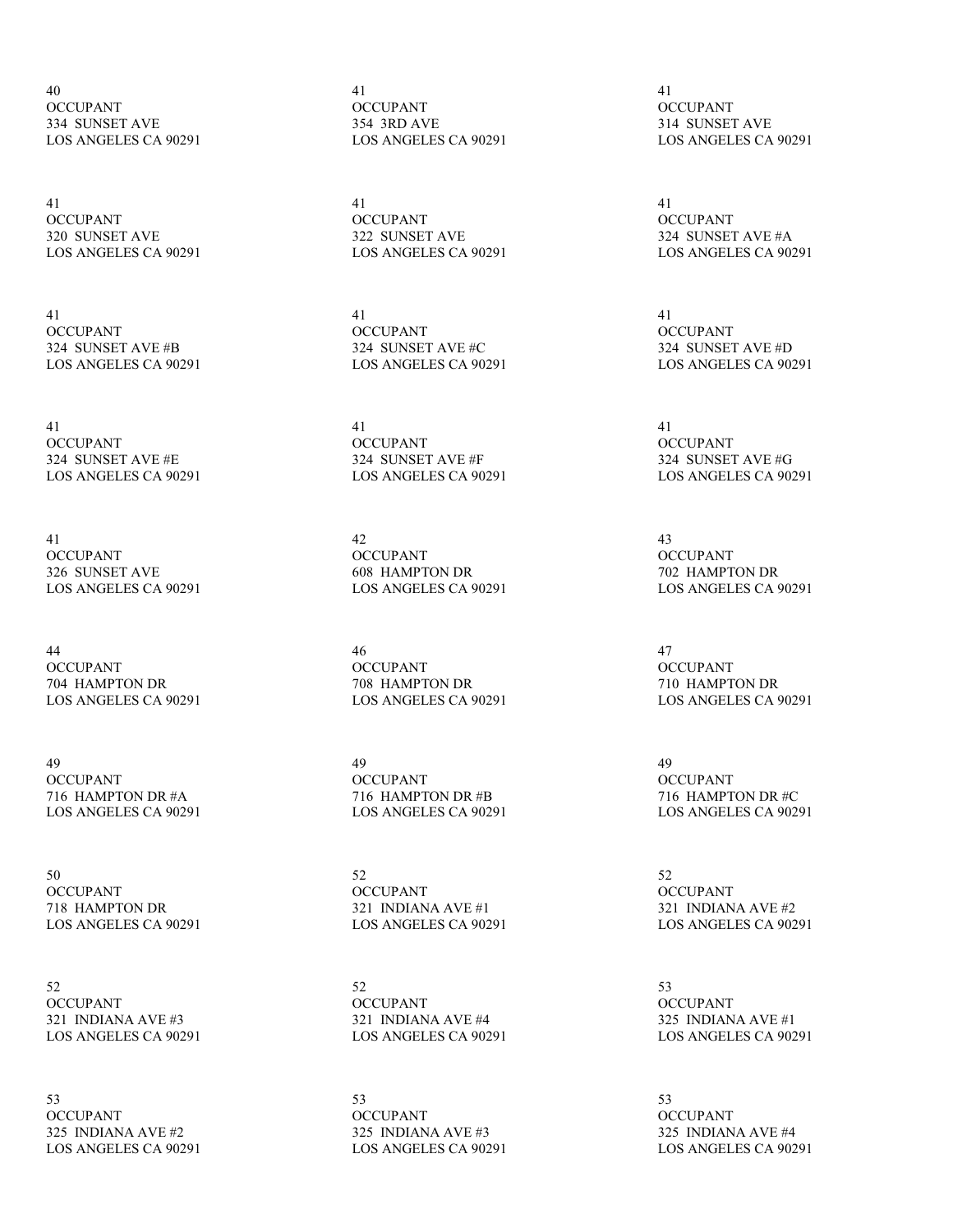54 OCCUPANT 331 INDIANA AVE LOS ANGELES CA 90291

55 OCCUPANT 333 INDIANA AVE LOS ANGELES CA 90291

56 **OCCUPANT** 345 INDIANA AVE LOS ANGELES CA 90291

59 **OCCUPANT** 705 4TH AVE LOS ANGELES CA 90291

59 **OCCUPANT** 368 VERNON AVE LOS ANGELES CA 90291

61 OCCUPANT 346 VERNON AVE #2 LOS ANGELES CA 90291

64 OCCUPANT 330 1/2 VERNON AVE LOS ANGELES CA 90291

66 **OCCUPANT** 322 1/2 VERNON AVE LOS ANGELES CA 90291

66 **OCCUPANT** 326 VERNON AVE LOS ANGELES CA 90291

68 **OCCUPANT** 316 1/2 VERNON AVE LOS ANGELES CA 90291 54 OCCUPANT 329 INDIANA AVE LOS ANGELES CA 90291

55 OCCUPANT 333 INDIANA AVE #B LOS ANGELES CA 90291

57 **OCCUPANT** 717 4TH AVE LOS ANGELES CA 90291

59 **OCCUPANT** 707 4TH AVE LOS ANGELES CA 90291

60 **OCCUPANT** 350 VERNON AVE #1 LOS ANGELES CA 90291

61 OCCUPANT 346 VERNON AVE #3 LOS ANGELES CA 90291

65 OCCUPANT 328 VERNON AVE LOS ANGELES CA 90291

66 **OCCUPANT** 324 VERNON AVE LOS ANGELES CA 90291

66 **OCCUPANT** 326 1/2 VERNON AVE LOS ANGELES CA 90291

68 **OCCUPANT** 318 VERNON AVE LOS ANGELES CA 90291

54 OCCUPANT 329 1/2 INDIANA AVE LOS ANGELES CA 90291

56 OCCUPANT 339 INDIANA AVE LOS ANGELES CA 90291

58 **OCCUPANT** 713 4TH AVE LOS ANGELES CA 90291

59 **OCCUPANT** 711 4TH AVE LOS ANGELES CA 90291

61 **OCCUPANT** 346 VERNON AVE #1 LOS ANGELES CA 90291

61 OCCUPANT 346 VERNON AVE #4 LOS ANGELES CA 90291

66 OCCUPANT 322 VERNON AVE LOS ANGELES CA 90291

66 **OCCUPANT** 324 1/2 VERNON AVE LOS ANGELES CA 90291

68 **OCCUPANT** 316 VERNON AVE LOS ANGELES CA 90291

68 OCCUPANT 318 1/2 VERNON AVE LOS ANGELES CA 90291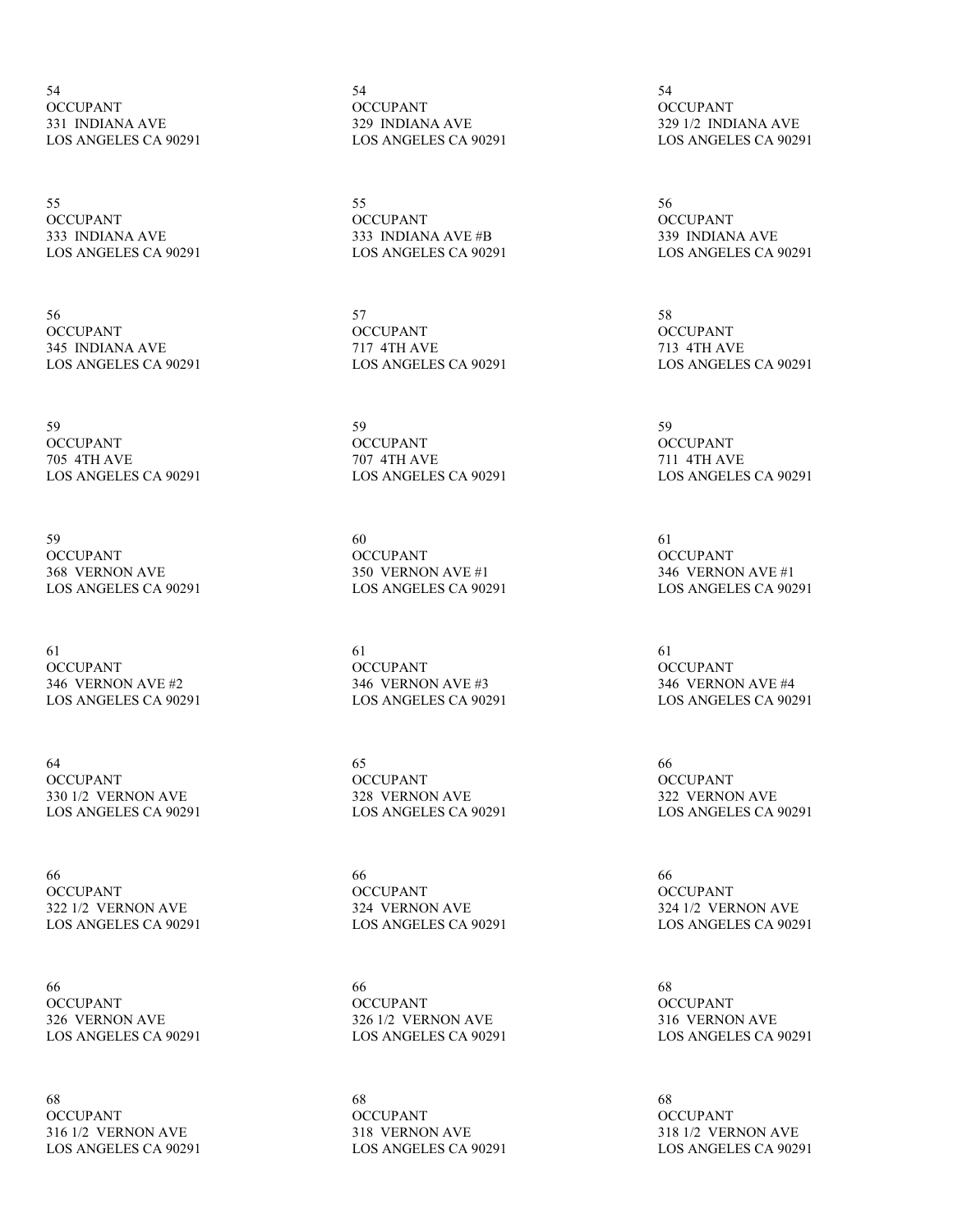68 OCCUPANT 320 VERNON AVE LOS ANGELES CA 90291

72 OCCUPANT 714 HAMPTON DR LOS ANGELES CA 90291

75 OCCUPANT 713 HAMPTON DR LOS ANGELES CA 90291

80 **OCCUPANT** 615 HAMPTON DR #A104 LOS ANGELES CA 90291

85 **OCCUPANT** 615 HAMPTON DR #A109 LOS ANGELES CA 90291

88 **OCCUPANT** 615 HAMPTON DR #A201 LOS ANGELES CA 90291

92 OCCUPANT 615 HAMPTON DR #A301 LOS ANGELES CA 90291

97 **OCCUPANT** 615 HAMPTON DR #A306 LOS ANGELES CA 90291

102 **OCCUPANT** 615 HAMPTON DR #A311 LOS ANGELES CA 90291

107 OCCUPANT 615 HAMPTON DR #B105 LOS ANGELES CA 90291

68 OCCUPANT 320 1/2 VERNON AVE LOS ANGELES CA 90291

73 OCCUPANT 714 1/2 HAMPTON DR LOS ANGELES CA 90291

76 **OCCUPANT** 707 HAMPTON DR LOS ANGELES CA 90291

82 **OCCUPANT** 615 HAMPTON DR #A106 LOS ANGELES CA 90291

86 **OCCUPANT** 615 HAMPTON DR #A110 LOS ANGELES CA 90291

89 OCCUPANT 615 HAMPTON DR #A202 LOS ANGELES CA 90291

93 OCCUPANT 615 HAMPTON DR #A302 LOS ANGELES CA 90291

99 OCCUPANT 615 HAMPTON DR #A308 LOS ANGELES CA 90291

104 **OCCUPANT** 615 HAMPTON DR #B102 LOS ANGELES CA 90291

109 OCCUPANT 615 HAMPTON DR #B202 LOS ANGELES CA 90291

71 OCCUPANT 347 INDIANA AVE LOS ANGELES CA 90291

75 OCCUPANT 715 HAMPTON DR LOS ANGELES CA 90291

76 OCCUPANT 711 HAMPTON DR LOS ANGELES CA 90291

84 **OCCUPANT** 615 HAMPTON DR #A108 LOS ANGELES CA 90291

87 **OCCUPANT** 615 HAMPTON DR #A111 LOS ANGELES CA 90291

91 OCCUPANT 615 HAMPTON DR #A204 LOS ANGELES CA 90291

95 OCCUPANT 615 HAMPTON DR #A304 LOS ANGELES CA 90291

100 OCCUPANT 615 HAMPTON DR #A309 LOS ANGELES CA 90291

105 **OCCUPANT** 615 HAMPTON DR #B103 LOS ANGELES CA 90291

112 OCCUPANT 615 HAMPTON DR #B303 LOS ANGELES CA 90291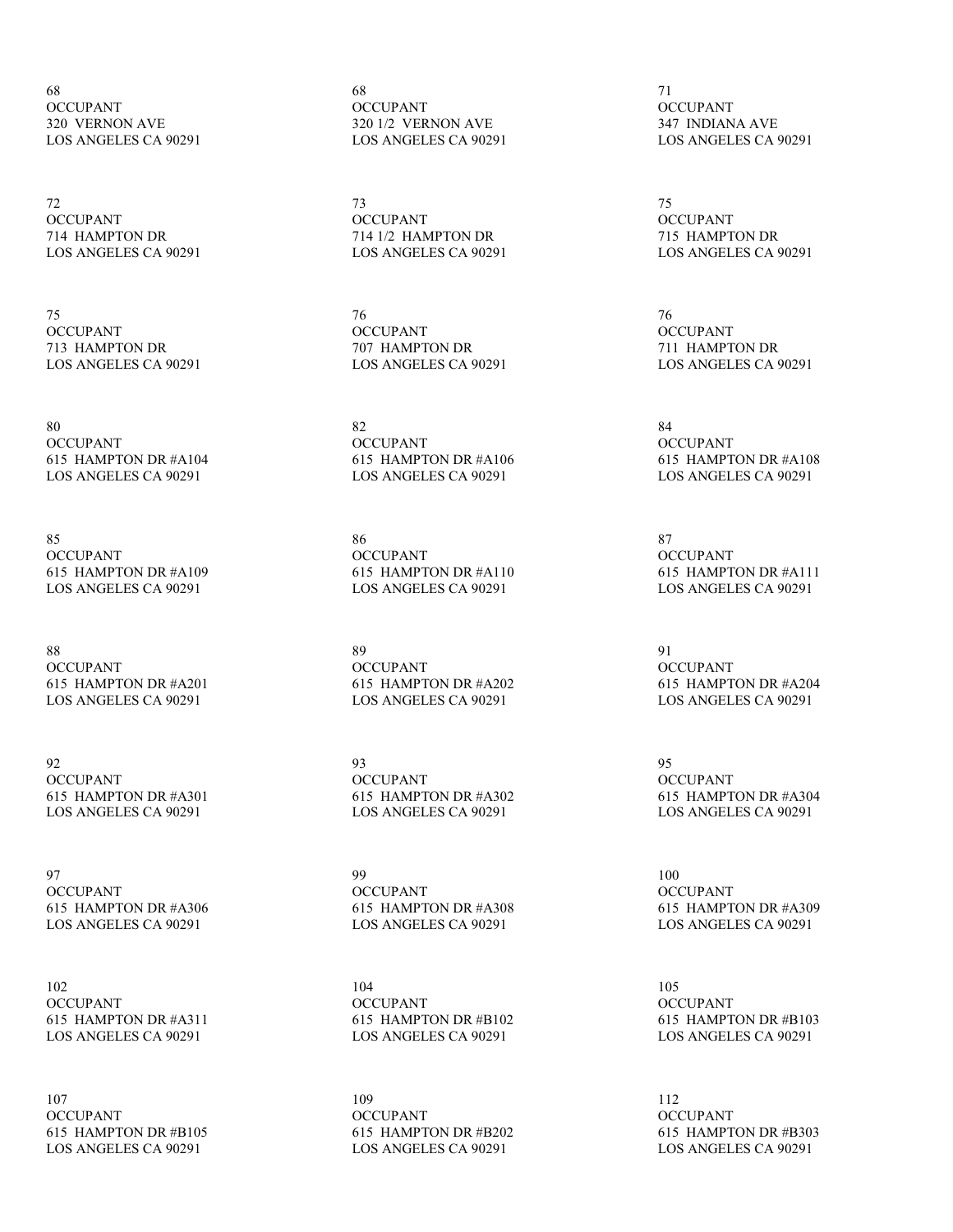118 OCCUPANT 615 HAMPTON DR #C103 LOS ANGELES CA 90291

123 OCCUPANT 615 HAMPTON DR #C304 LOS ANGELES CA 90291

127 OCCUPANT 615 HAMPTON DR #D302 LOS ANGELES CA 90291

133 **OCCUPANT** 700 MAIN ST #6 LOS ANGELES CA 90291

136 **OCCUPANT** 700 MAIN ST #9 LOS ANGELES CA 90291

140 **OCCUPANT** 700 MAIN ST #13A LOS ANGELES CA 90291

151 **OCCUPANT** 700 MAIN ST #24 LOS ANGELES CA 90291

155 **OCCUPANT** 320 INDIANA AVE #B LOS ANGELES CA 90291

155 **OCCUPANT** 800 HAMPTON DR #B LOS ANGELES CA 90291

155 OCCUPANT 800 HAMPTON DR #E LOS ANGELES CA 90291 119 OCCUPANT 615 HAMPTON DR #C104 LOS ANGELES CA 90291

125 OCCUPANT 610 MAIN ST LOS ANGELES CA 90291

129 OCCUPANT 700 MAIN ST #2 LOS ANGELES CA 90291

134 **OCCUPANT** 700 MAIN ST #7 LOS ANGELES CA 90291

137 **OCCUPANT** 700 MAIN ST #10 LOS ANGELES CA 90291

142 **OCCUPANT** 700 MAIN ST #15 LOS ANGELES CA 90291

152 OCCUPANT 700 MAIN ST #25 LOS ANGELES CA 90291

155 **OCCUPANT** 320 INDIANA AVE #C LOS ANGELES CA 90291

155 **OCCUPANT** 800 HAMPTON DR #C LOS ANGELES CA 90291

155 **OCCUPANT** 800 HAMPTON DR #F LOS ANGELES CA 90291

122 OCCUPANT 615 HAMPTON DR #C303 LOS ANGELES CA 90291

126 OCCUPANT 615 HAMPTON DR #D301 LOS ANGELES CA 90291

132 OCCUPANT 700 MAIN ST #5 LOS ANGELES CA 90291

135 **OCCUPANT** 700 MAIN ST #8 LOS ANGELES CA 90291

137 **OCCUPANT** 700 MAIN ST #11 LOS ANGELES CA 90291

147 **OCCUPANT** 700 MAIN ST #20 LOS ANGELES CA 90291

155 OCCUPANT 320 INDIANA AVE #A LOS ANGELES CA 90291

155 **OCCUPANT** 800 HAMPTON DR #A LOS ANGELES CA 90291

155 OCCUPANT 800 HAMPTON DR #D LOS ANGELES CA 90291

155 OCCUPANT 800 HAMPTON DR #G LOS ANGELES CA 90291